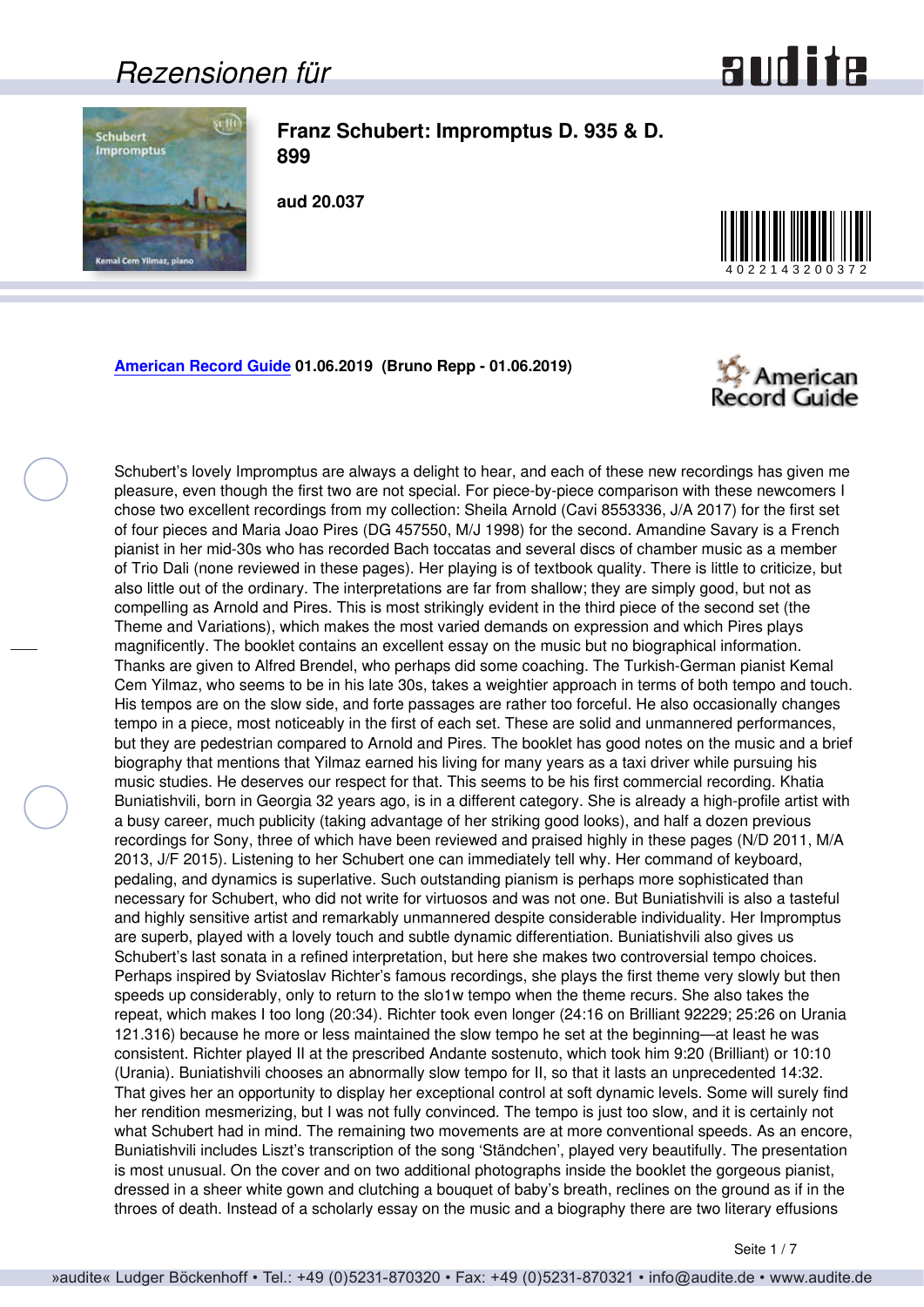

<span id="page-1-0"></span>of Buniatishvili called "Notes of a Feminist" and "Death and the Maiden". The first seems to be addressed to an unidentified male or perhaps to the male gender wholesale, but its relevance to the music is unclear. The second points out "a certain femininity and sensitivity in Schubert's works [that] are destined to die like a river, taking with it a white night dress" and then digresses into further feminist ruminations. At least there is a connection with the photographs, but unless those prose texts are to be considered poetry, licensed to be impenetrable, they seem pretentious piffle to me. At the same time I feel some admiration for this young woman who is determined to do things her own way and has persuaded Sony to let her go ahead.

**ClicMag N°91 - Mars 2021 ( - 01.03.2021)**



Limpides mais secrets, chantés dans le piano, l'opus 90 est de bout en bout merveilleux de tendresse, de secret, cherchant le silence, preuve que ce pianiste singulier est décidément à suivre.

*Rezensionstext wird aus urheberrechtlichen Gründen nicht vollständig angezeigt.*

**[Facebook](https://www.facebook.com) 9. Januar (Jean-Yves Duperron - 09.01.2019) Quelle: [https://www.facebook.com/pg/Musique-pour...](https://www.facebook.com/pg/Musique-pour-tous-256938057847879/posts/)**

#### facebook

#### **Musique pour tous**

Turkish-German pianist Kemal Cem Yilmaz instinctively throws into relief the vocal nature of these piano pieces (after all, Schubert was first and foremost a composer of lieder) and like a singer, knows when and where to slow down and breathe. Here and there, during the more passionate passages, you can even hear him hum along, à la Glenn Gould, when emotion takes over. But don't worry, it's so faint that at first I thought I was hearing things. He clearly "gets" the aforementioned shifts in mood and mode, and responds accordingly with warmth, tenderness or passion. And even though these are not technically challenging pieces, there are still quite a few passages that require clear and articulate phrasing, as well as proper dynamic balance between the left and right hand, all things that Kemal Cem Yilmaz does with natural ease. You most likely already have one or more recordings of the Schubert Impromptus in your music collection but should seriously consider this one as an alternative. And if not, don't hesitate.

In conclusion, we all know how many talented musicians or people with high degrees of education fail to make it and end up being taxi drivers. It turns out it's the other way around for Kemal Cem Yilmaz. He worked twelve years of his life as a taxi driver in Hannover, in order to support his musical studies and freelance recitals. This seems to be only his sophomore recording, the first being a release, on the same label, of Bach's Goldberg Variations. Let's hope there are many more.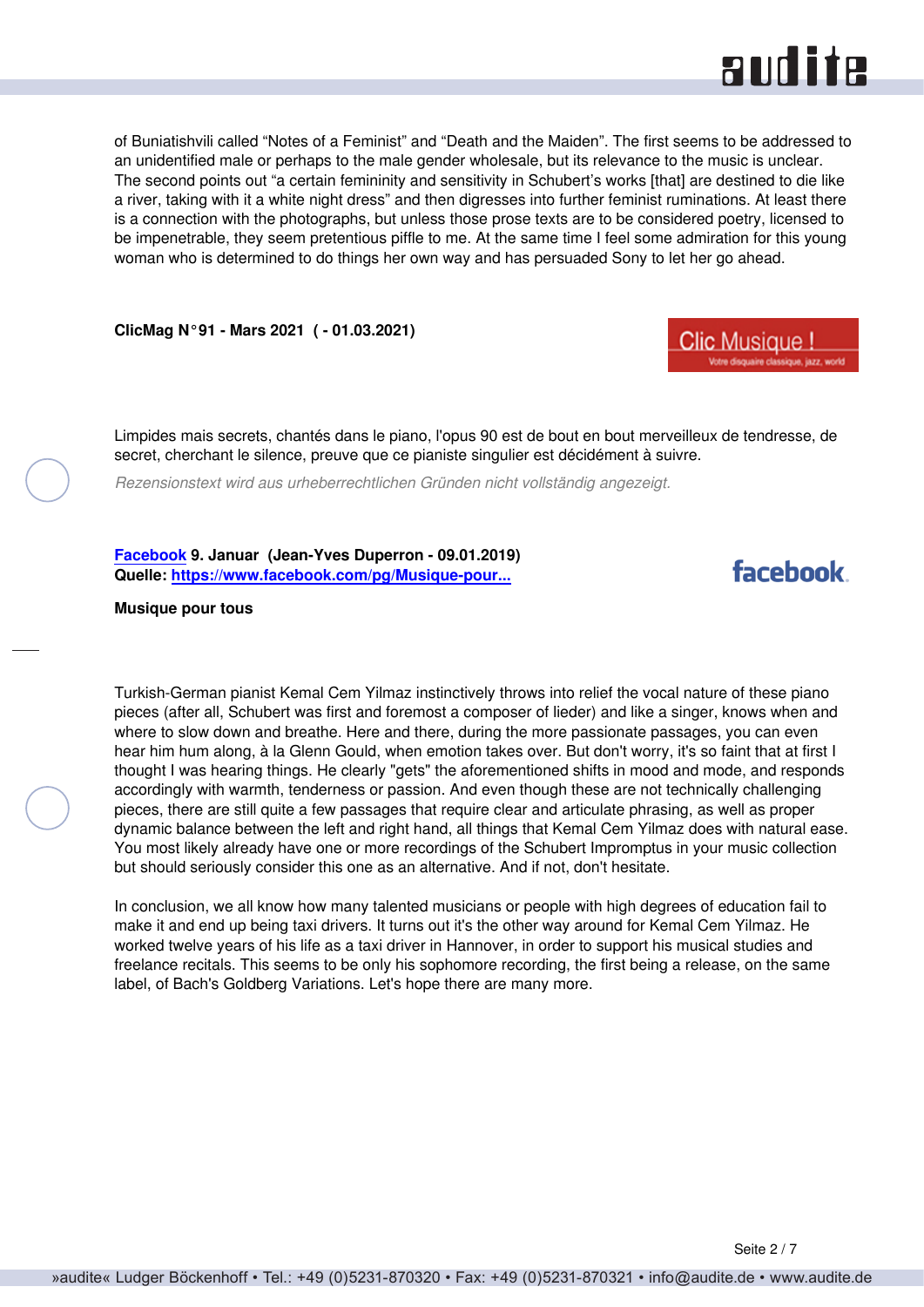# audite

#### <span id="page-2-0"></span>**[Fanfare](http://www.fanfaremag.com/) August 2019 (Jerry Dubins - 01.08.2019)**



Turkish-born, Hannover-trained pianist and composer Kemal Cem Yilmaz has thus far had one album reviewed in Fanfare, his Audite recording of Bach's Goldberg Variations. It was reviewed in 41:6 by James Maiello, who didn't find much to recommend it.

Schubert's two sets of Impromptus are played by many and beloved by all. I'm not sure why, on the present album, Yilmaz and/or Audite's production team chose to program the two sets in reverse order. Both, it's true, were written in 1827, the last full year of Schubert's life, but at least the D 899 set was partially published while the composer was still alive, whereas the D 935 set wasn't published until 1839, 11 years after his death. I suppose it doesn't really matter what order you listen to them in, but I'm always struck by the perversity of it when works are programmed, for no discernible reason, contrary to expected norms and common sense.

That said, I like Yilmaz's performances a lot. He plays with a singing tone, nimble finger work, the right amount of pedal in the right places, and he's quite adept at sculpting the melodic lines from out of the accompaniment. We hear the contours of the song hidden within and emerging from the rhythmic patterns and shifting harmonies.

Yilmaz is not unique, however, in these respects, and I'd be hard-pressed to say that he is better at it than five of my favorites: Andreas Haefliger (Sony), Maria João Pires (Deutsche Grammophon), Krystian Zimerman (Deutsche Grammophon), Wilhelm Kempff (Deutsche Grammophon), and Radu Lupu (Decca). That I would put Yilmaz in this same company is high praise indeed.

Since we've been asked to mention it, I will tell you that if you're interested in acquiring this release in surround-sound format, it's available as an HD download at audite.de.

**[Stretto – Magazine voor kunst, geschiedenis en muziek](http://www.stretto.be) Maart 25, 2019 (Michel Dutrieue - 15.03.2019) Quelle: [http://www.stretto.be/2019/03/15/heerlij...](http://www.stretto.be/2019/03/15/heerlijk-mooie-impromptus-moments-musicaux-e-a-van-schubert-door-kemal-cem-yilmaz-en-patricia-m)**



**Heerlijk mooie Impromptus, Moments musicaux e.a. van Schubert, door Kemal**

**Cem Yilmaz en Patricia Montero, op de labels Audite en pavane**

Na een schitterende carrière als docente, nam Patricia Montero, een leerlinge van Eduardo del Pueyo, een aantal pianowerken van Schubert op, die haar heel na aan het hart liggen, inclusief de weinig gespeelde en onafgewerkte Sonate D. 571. Kemal Cem Yilmaz begon op achtjarige leeftijd piano te studeren bij Daniel Vodovoz in Langenhagen, nabij Hannover. Het publiek was verrukt over zijn talrijke concerten als kind, want zijn spel was reeds volwassen en inspirerend. Patricia Montero en Kemal Cem Yilmaz brengen nu op hun nieuwe cd, de verklanking van de intieme, dichterlijke emotionaliteit van Franz Schubert.

Schuberts hier, door Kemal Cem Yilmaz gespeelde, acht Impromptus uit 1827, zijn karakterstukken die tot zijn bekendste en populairste pianowerken behoren. Vol rijke lyriek, zijn ze weliswaar veel meer dan kleine toevalligheden "à l'improviste", zoals de titel laat vermoeden. De Impromptus, gecomponeerd tijdens een vakantie in Graz, werden gepubliceerd in twee sets van elk vier Impromptus. De eerste twee stukken van de eerste set werden in 1827 tijdens het leven van de componist, door Haslinger in Wenen gepubliceerd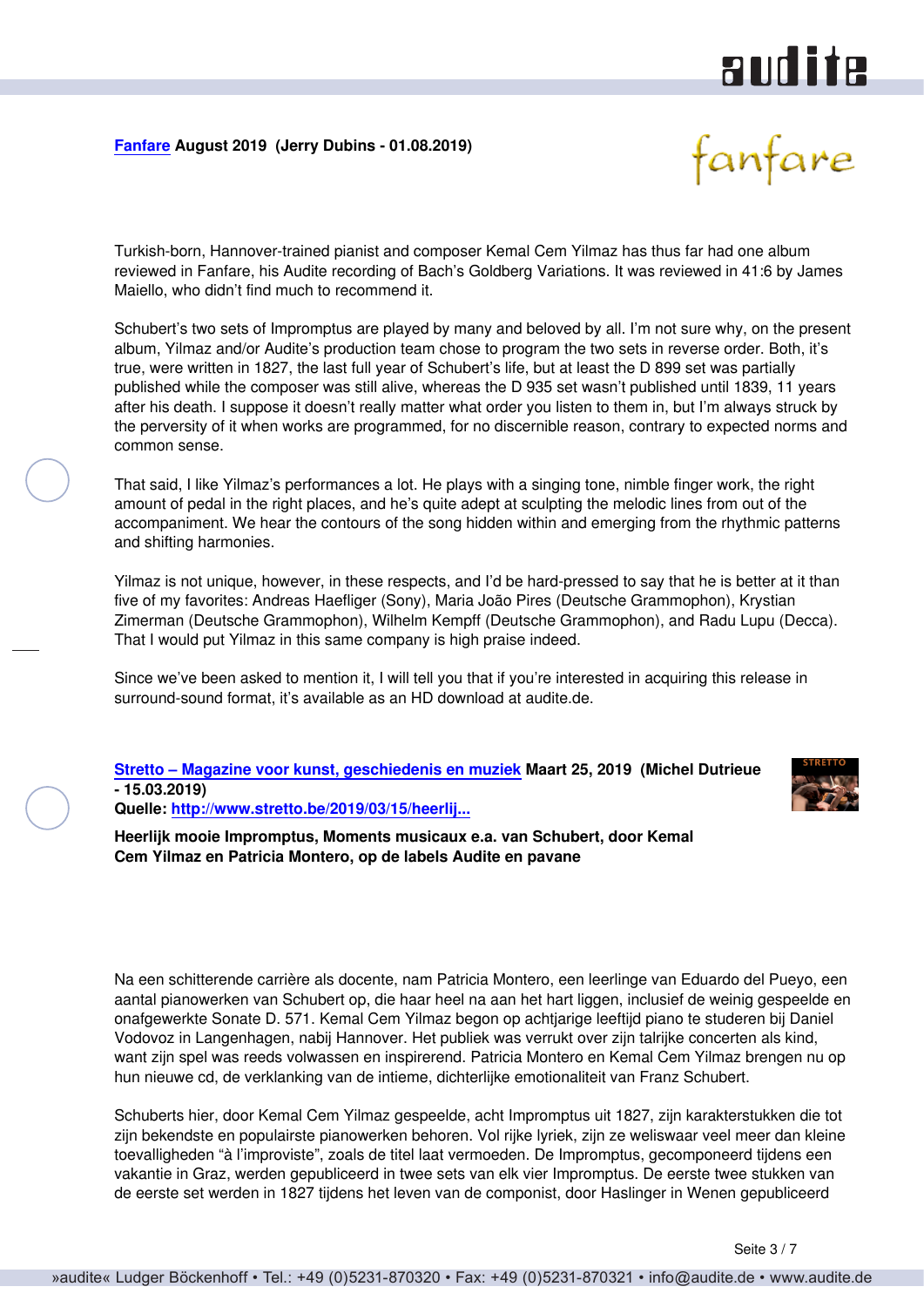### **RUD ite**

als op. 90. De derde en vierde van de eerste set werden gepubliceerd in 1857. De tweede set werd in 1839 postuum gepubliceerd als op. 142, met een opdracht toegevoegd door de uitgever, aan Franz Liszt. De twee sets zijn nu gecatalogiseerd als respectievelijk D. 899 en D. 935. Ze worden terecht beschouwd als één van de belangrijkste voorbeelden van het fijn en populair Biedermeier genre in het Wenen van de vroege 19de eeuw.

Eén van de opmerkelijkste aspecten van Schuberts talent was ongetwijfeld zijn vermogen om als tijdgenoot van de grote Beethoven, voor wie hij trouwens de grootste bewondering had, zijn eigen persoonlijke taal te ontwikkelen. Door het combineren van één sonate en twee verzamelingen korte pianostukken, eert de opname van Patricia Montero, twee verschillende maar complementaire aspecten van Schuberts pianowerken. Bovendien gaf Schubert als één van de eersten in die tijd, bekendheid aan kleine genres, zoals korte stukken voor piano, Impromptus, Moments musicaux en Klavierstücke. Het specifiek karakter van deze korte stukjes werd gevormd door hun lyriek, die overal terug te vinden is en die terecht geassocieerd wordt met zijn talent voor het componeren van liederen.

De beroemdheid van Schuberts korte stukken heeft echter de bekendheid van zijn bijzondere sonates overschaduwd. Het aantal sonates, gecomponeerd door Schubert, is moeilijk te bepalen, omdat vele helaas niet voltooid werden. Dit is het bv. geval met de waardevolle Sonate in fis D. 571. Deze Sonate werd gecomponeerd in juli 1817 maar werd pas voor het eerst gepubliceerd door Breitkopf & Härtel in 1888. De sonate is onvolledig. Ze bestaat slechts uit slechts één enkele beweging, en zelfs die werd niet voltooid. Anderen, zoals Eusebius Mandyczewski (1857-1929), Howard Ferguson, Noël Lee en Martino Tirimo (°1942), hebben geprobeerd de veronderstelde intenties van Schubert te realiseren. Deze hypothetische aanvullingen van de sonate werden door hen ontleend aan afzonderlijk gepubliceerde stukken van Schubert, zoals een (verondersteld) Andante in A, D. 604, een Allegro vivace in D, en een Allegro in fis, D. 570.

Schubert componeerde Drei Klavierstücke D. 946, in mei 1828, amper zes maanden voor zijn overlijden. Ze waren oorspronkelijk bedoeld als een derde set van vier Impromptus, maar er werden er slechts drie gecomponeerd. De Klavierstücke werden voor het eerst gepubliceerd in 1868, onder redactie van Brahms. In vergelijking met de sets D. 899 en D. 935, worden deze werken jammer genoeg vaak verwaarloosd en worden ze dan ook niet vaak gespeeld of opgenomen. Er is daarnaast weliswaar twijfel of deze stukken daadwerkelijk een cyclus vormen of dat ze zijn samengevoegd door Brahms. Sommige musicologen noemen de stukken geen Impromptus, terwijl de eigenlijke Impromptus D. 899 en D. 935, de neiging hebben dichter bij de sonatevorm te staan. De constructie van de stukken D. 946 is trouwens ook anders en staat tamelijk dicht bij de Moments musicaux, cfr. hoe Schubert de midden episoden van de stukken componeerde, en hoe hij telkens de tweede thema's introduceerde.

In de Six Moments musicaux op. 94 (D. 780) vinden we een grote formele diversiteit aan Schubert-achtige eigenschappen, zijn uniek melodisch talent, zijn buitengewone en originele harmonie met onverwachte akkoorden en modulaties, zijn vermogen om zijn eigen intieme toonkleur te creëren, en zijn voorkeur voor sfeer en schemering.

De zes Moments musicaux, D. 780 (op. 94) werden gecomponeerd tussen 1823 en 1828 en gepubliceerd in het voorjaar van 1828. De oorspronkelijk titel "Moments Musicals" kwam niet van Schubert, maar werd bedacht door de pianist, componist en uitgever, Maximilian Marcus Joseph Leidesdorf (1787-1840) (foto). Naast de Impromptus, Militaire Mars en de Wanderer Fantasie, behoren ze tot Schuberts meest geliefde en beroemdste pianostukken. Schubert zou ze gecomponeerd hebben onder invloed en naar het voorbeeld van de Impromptus, op. 7, uit 1822, van Jan Václav Voříšek en deze van Heinrich Marschner (1795-1861). Schuberts nr. 3 in f werd gearrangeerd door o.a. Leopold Godowsky (foto met Charlie Chaplin), en de zesde werd reeds in 1824, afzonderlijk gepubliceerd in een kerstalbum met als titel, "Les plaintes d'un troubadour".

Het eerste Moment musical (Moderato) liet al echo's horen van zijn latere Pianosonate ("Premiere Grande Sonata"), in la klein, D 845, uit 1825, maar bleef nog grotendeels binnen de stijl van de vroeg romantiek. De tweede (Andantino) ontwikkelde de typische sterke emotionele uitbarstingen van Schubert. Opvallend hier is het gebruik van fis (klein) als de toonaard van de dood binnen de romantische stijl, die optreedt in het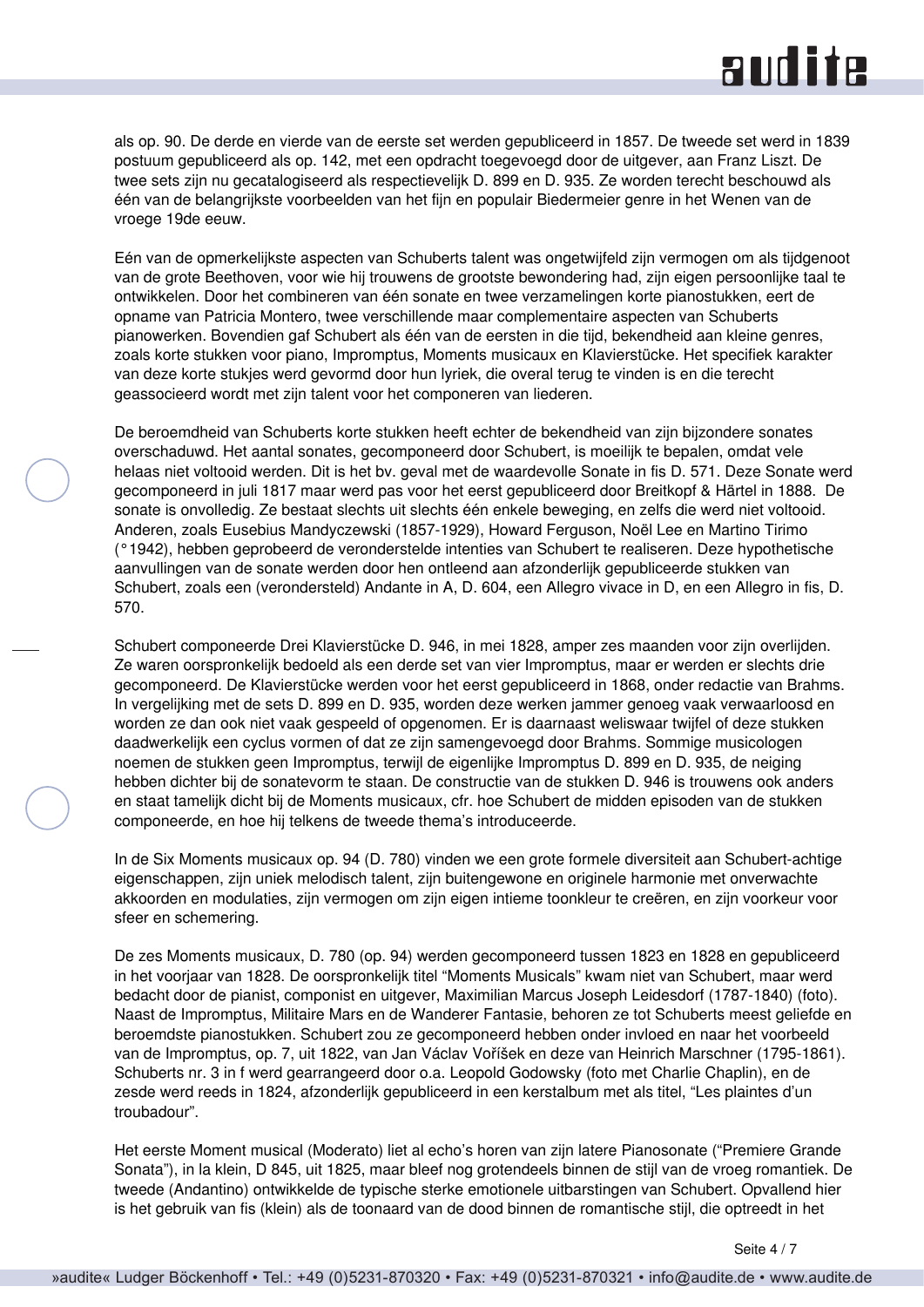### **RUD ite**

donker, monotoon B-deel, die naar het einde van de episode, in drama toeneemt. Het doelloos pendelmotief van de A-episode wijst naar het motief van de verdwaalde zwerver, die in zo veel werken van Schubert voorkomt. Pendelmotieven stralen hopeloosheid en doelloosheid uit. Het derde stuk (Allegro Moderato), ook bekend als "Air Russe", doet denken aan de vele dansen die Schubert voor piano componeerde. In tegenstelling tot de sombere stemming van andere in de cyclus, is deze bijgevolg eerder licht verteerbaar.

In het vierde stuk (Moderato) zijn duidelijk echo's van Bach te horen, met wiens werk Schubert druk bezig was op het moment dat hij de stukken componeerde. De latente tweestemmigheid in de A-episode, is zeer vergelijkbaar met de prelude in c uit het eerste deel van Bachs "Welgetemperd Klavier". Het vijfde stuk (Allegro Vivace) heeft een mars-karakter vol drama en de monotonie van het zesde en laatste deel van de cyclus (Allegretto) doet opnieuw denken aan de metafoor van de zwerver (foto, "Der Wanderer im Schwarwald" van Hans Thoma).

De pianistische vereisten om deze "Moments" te spelen, zijn technisch gezien, eerder laag, maar er is een delicate toucher en warme empathie vereist. Net als vrijwel alle meer bekende, korte pianowerken van Schubert, maken de Moments Musicaux geen indruk door virtuositeit, maar eerder door een opvallend grote verscheidenheid aan fijne, emotionele expressie, precies zoals Patricia Montero, geheel in de lijn van haar leraar, het speelt en aanvoelt.

Haar leraar, de Spaanse pianist en pianopedagoog, Eduardo Del Pueyo (1905-1986) (foto), vestigde zich in 1935 in Brussel en werd er een beroemde docent aan het Koninklijk Conservatorium. Daarnaast was hij van 1952 tot 1983, jurylid en adviseur van de Koningin Elisabethwedstrijd voor piano.

Gevormd door de legendarische pianist en pianopedagoog, Pierre Sancan (1916-2008), aan het Conservatorium (CNSM) in Parijs, en vervolgens negen jaar door Eduardo Del Puyeo, is Patricia Montero (foto's) een briljante pianiste en pedagoge met veel ervaring. Na assistente van Jean-Claude Vanden Eynden, tevens ex-leerling van del Pueyo, werd ze zelf professor aan het Conservatorium van Bergen/Mons en vervolgens in Brussel. Patricia Montero heeft vele onderscheidingen ontvangen, waaronder "Citizen of Honor" van de stad Dallas, en geeft ook regelmatig Masterclasses in Mexico en Spanje.

De Turks-Duitse pianist, Kemal Cem Yilmaz (foto's), uit Hannover, studeerde piano bij Heidi Kohler, Markus Groh en Christopher Oakden in Hannover, en bij Alfredo Perl in Detmold. Gelijktijdig met zijn muzikale studies en concertactiviteiten, werkte Kemal Cem Yilmaz twaalf jaar als … taxichauffeur in Hannover. Deze zoon van Turkse immigranten, woonde als freelance pianist en componist in Hannover en Istanbul. De Turkse pianiste, Idil Biret, werd zijn belangrijkste beschermvrouw. Al sinds zijn kindertijd is improviseren en componeren voor Yilmaz net zo natuurlijk als de ontwikkeling en uitvoering van de tijdloze werken uit de pianoliteratuur.

Zijn muzikale ervaringen uit zijn vroege jeugd werden aanzienlijk beïnvloed door Turkse, Perzische en Indiase klassieke kunstmuziek en volksmuziek, evenals door Duitse kinderliederen. De focus van het artistiek werk van Kemal Cem Yilmaz ligt in Turkije, maar tegelijkertijd streeft hij ernaar zich te vestigen in de concertcircuit van andere landen, vooral in Duitsland. In 2002 ontving hij de 1e prijs op de nationale Turkse pianowedstrijd in Eskisehir. In Turkije heeft Kemal Cem Yilmaz een druk concertschema ontwikkeld met gerenommeerde orkesten, gerenommeerde kamermuziekpartners en soloprogramma's. Het profiel van Kemal Cem Yilmaz kenmerkt zich door sociale betrokkenheid, bijvoorbeeld in de vorm van liefdadigheidsconcerten voor "Kindernothilfe" of zijn erelidmaatschap van het Duits pedagogisch muziekproject, "Rhapsody op school".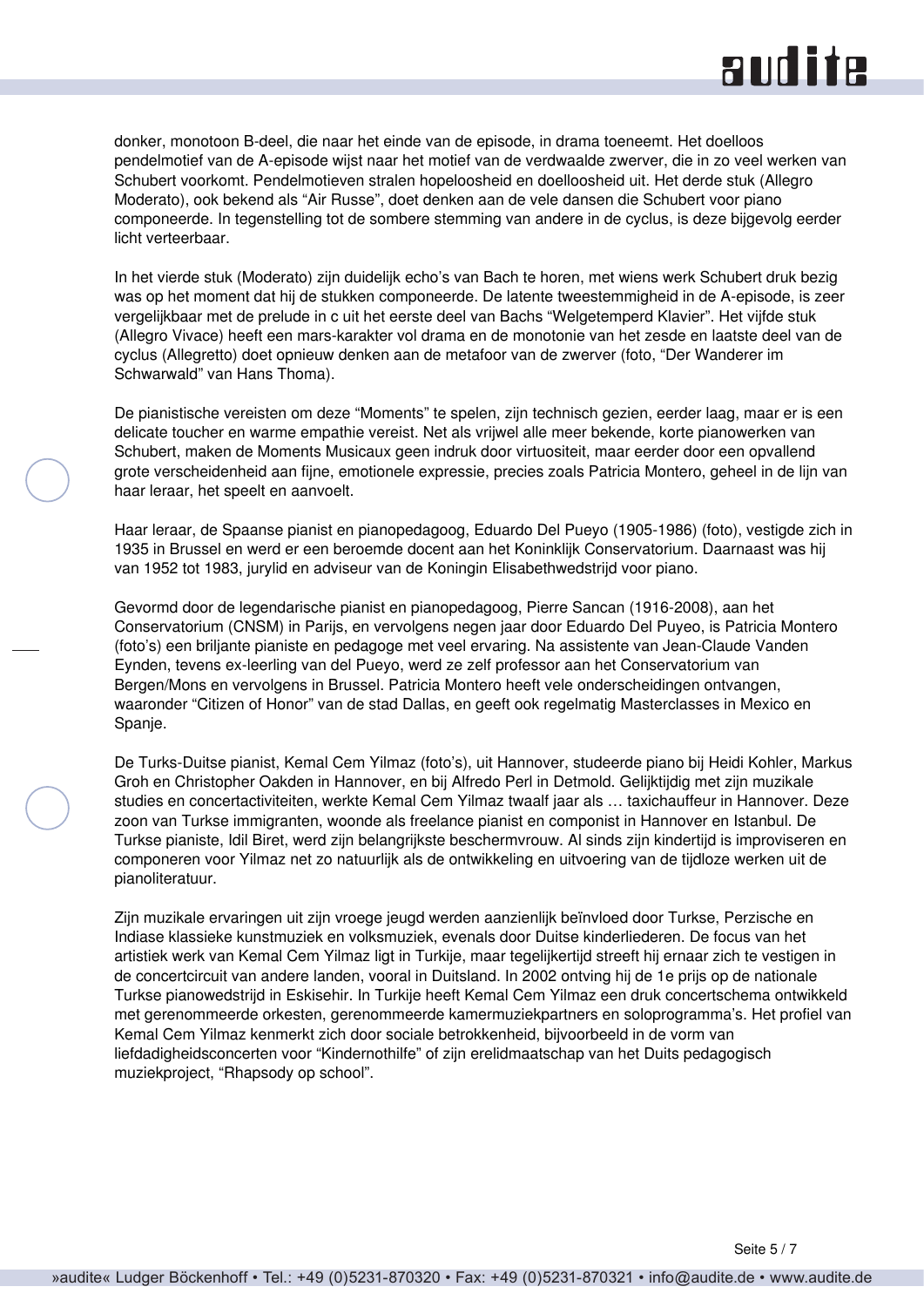## audite

<span id="page-5-0"></span>**www.classicalmusicsentinel.com 15.01.2019 (Jean-Yves Duperron - 15.01.2019) Quelle: [http://www.classicalmusicsentinel.com/KE...](http://www.classicalmusicsentinel.com/KEEP/schubert-yilmaz.html)**

Classical Music Sentinel

Kemal Cem Yilmaz instinctively throws into relief the vocal nature of these piano pieces (after all, Schubert was first and foremost a composer of lieder) and like a singer, knows when and where to slow down and breathe. [...] You most likely already have one or more recordings of the Schubert Impromptus in your music collection but should seriously consider this one as an alternative. And if not, don't hesitate.

*Rezensionstext wird aus urheberrechtlichen Gründen nicht vollständig angezeigt.*